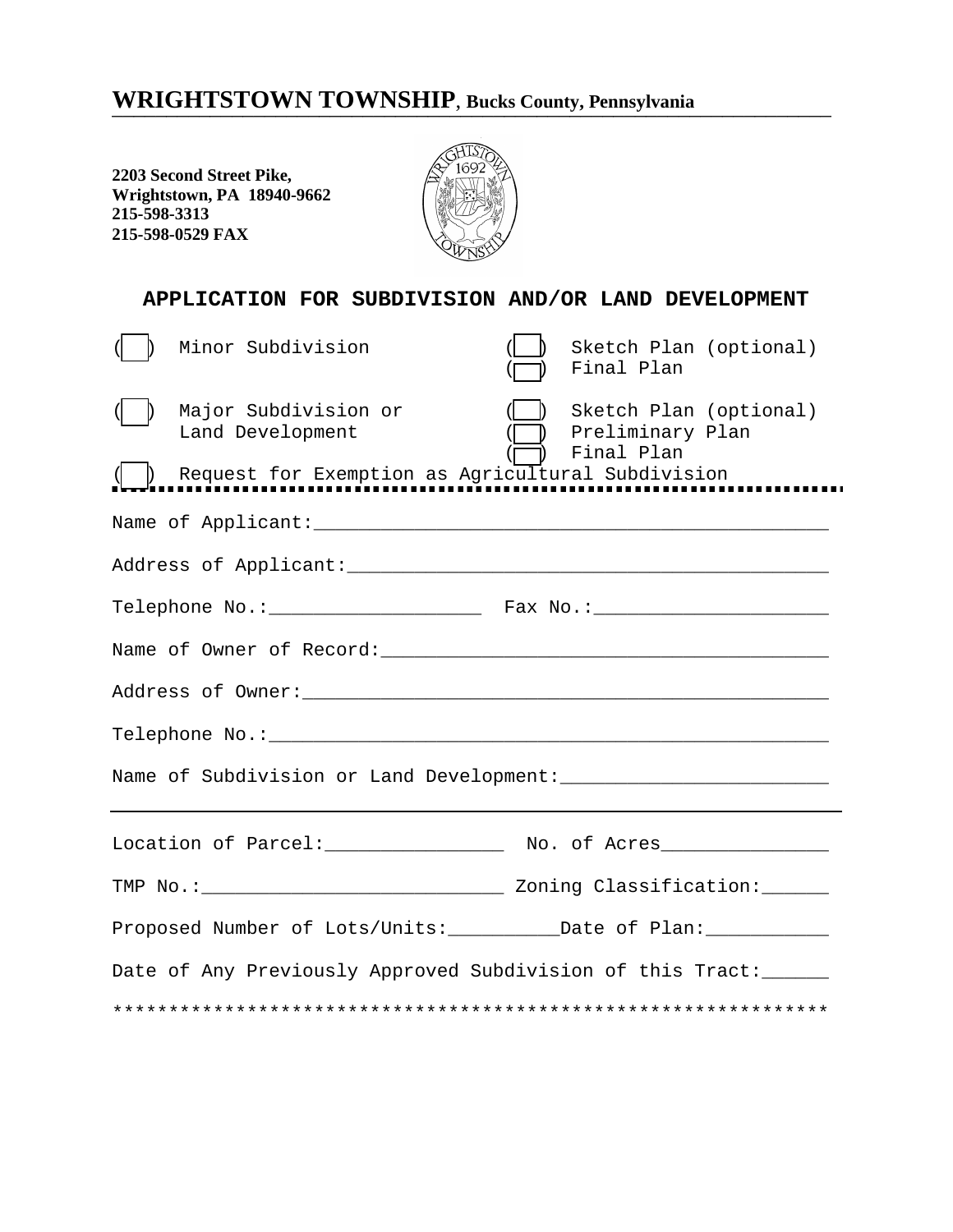## Page 2

## **The Following Documents Are Submitted Herewith:**

|  | Copies of Plan, including site capacity calculations.<br>Bucks County Planning Commission application plus<br>appropriate fees.<br>Four copies of Planning Modules for land development,<br>signed and notarized.<br>Four copies of Traffic Impact Study, if applicable.<br>Other: (Please List): North and Contact the Contract of the Contract of the Contract of the Contract of the Co |           |                                |                                                                                                                                                                                                                                |  |  |  |
|--|--------------------------------------------------------------------------------------------------------------------------------------------------------------------------------------------------------------------------------------------------------------------------------------------------------------------------------------------------------------------------------------------|-----------|--------------------------------|--------------------------------------------------------------------------------------------------------------------------------------------------------------------------------------------------------------------------------|--|--|--|
|  |                                                                                                                                                                                                                                                                                                                                                                                            |           |                                |                                                                                                                                                                                                                                |  |  |  |
|  |                                                                                                                                                                                                                                                                                                                                                                                            |           |                                | Date Submitted: ______________ Signature of Applicant: ______________                                                                                                                                                          |  |  |  |
|  | Received by Wrightstown Township on (Date): ______________________                                                                                                                                                                                                                                                                                                                         |           |                                |                                                                                                                                                                                                                                |  |  |  |
|  | Submission Is                                                                                                                                                                                                                                                                                                                                                                              |           | Complete<br>Incomplete         |                                                                                                                                                                                                                                |  |  |  |
|  |                                                                                                                                                                                                                                                                                                                                                                                            |           |                                |                                                                                                                                                                                                                                |  |  |  |
|  | <br>OFFICE USE ONLY                                                                                                                                                                                                                                                                                                                                                                        |           |                                |                                                                                                                                                                                                                                |  |  |  |
|  |                                                                                                                                                                                                                                                                                                                                                                                            |           |                                |                                                                                                                                                                                                                                |  |  |  |
|  | Forward To ( ) BCPC                                                                                                                                                                                                                                                                                                                                                                        |           |                                |                                                                                                                                                                                                                                |  |  |  |
|  |                                                                                                                                                                                                                                                                                                                                                                                            |           | ) ENGINEER                     | Date: _______________________                                                                                                                                                                                                  |  |  |  |
|  | $\left($                                                                                                                                                                                                                                                                                                                                                                                   | ) BCHD    |                                |                                                                                                                                                                                                                                |  |  |  |
|  |                                                                                                                                                                                                                                                                                                                                                                                            | $\lambda$ | $\left.\right\}$ P & R<br>BCCD |                                                                                                                                                                                                                                |  |  |  |
|  |                                                                                                                                                                                                                                                                                                                                                                                            |           |                                |                                                                                                                                                                                                                                |  |  |  |
|  | Reviews Received From:                                                                                                                                                                                                                                                                                                                                                                     |           |                                |                                                                                                                                                                                                                                |  |  |  |
|  | $\left($                                                                                                                                                                                                                                                                                                                                                                                   | ) BCPC    |                                |                                                                                                                                                                                                                                |  |  |  |
|  |                                                                                                                                                                                                                                                                                                                                                                                            |           | ) ENGINEER                     |                                                                                                                                                                                                                                |  |  |  |
|  | $\left($                                                                                                                                                                                                                                                                                                                                                                                   | ) BCHD    |                                | Date: _______________________                                                                                                                                                                                                  |  |  |  |
|  | $\left($                                                                                                                                                                                                                                                                                                                                                                                   | ) BCCD    | $)$ $P & R$                    | Date: the contract of the contract of the contract of the contract of the contract of the contract of the contract of the contract of the contract of the contract of the contract of the contract of the contract of the cont |  |  |  |
|  |                                                                                                                                                                                                                                                                                                                                                                                            |           |                                |                                                                                                                                                                                                                                |  |  |  |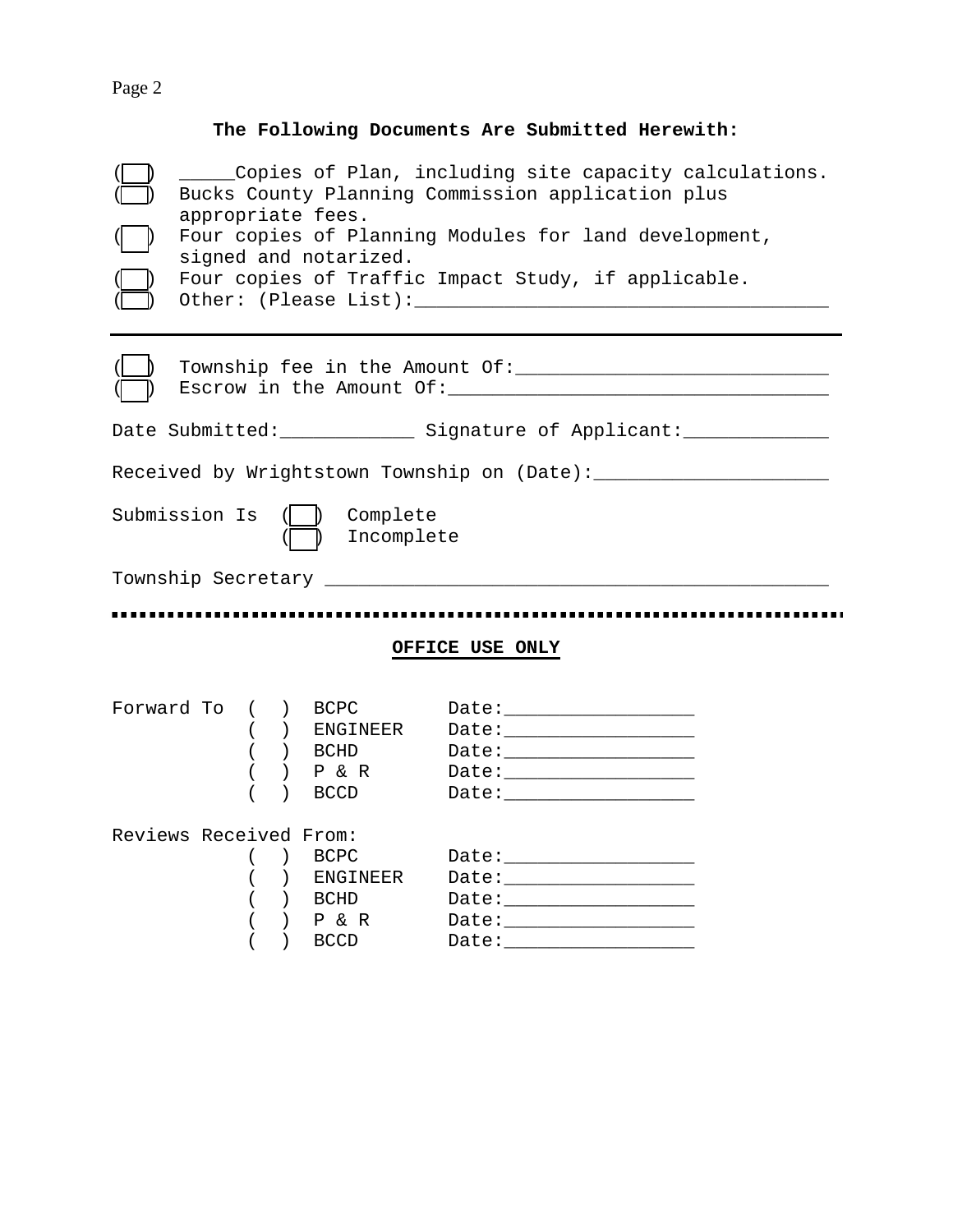| Page 3                                                                                                                                                                                                         |  |  |  |  |  |  |
|----------------------------------------------------------------------------------------------------------------------------------------------------------------------------------------------------------------|--|--|--|--|--|--|
|                                                                                                                                                                                                                |  |  |  |  |  |  |
|                                                                                                                                                                                                                |  |  |  |  |  |  |
|                                                                                                                                                                                                                |  |  |  |  |  |  |
|                                                                                                                                                                                                                |  |  |  |  |  |  |
|                                                                                                                                                                                                                |  |  |  |  |  |  |
| PLEASE PROVIDE A COPY OF DEED WITH THIS APPLICATON                                                                                                                                                             |  |  |  |  |  |  |
|                                                                                                                                                                                                                |  |  |  |  |  |  |
| Area of Land Being Developed: National Communications of Land Being Developed:                                                                                                                                 |  |  |  |  |  |  |
| State in detail the characteristics of the improvements the<br>applicant proposed to make on the property to be developed:<br>,我们也不能在这里的时候,我们也不能在这里的时候,我们也不能在这里的时候,我们也不能会在这里的时候,我们也不能会在这里的时候,我们也不能会在这里的时候,我们也不 |  |  |  |  |  |  |
|                                                                                                                                                                                                                |  |  |  |  |  |  |
|                                                                                                                                                                                                                |  |  |  |  |  |  |
| <u> 1999 - Jan Samuel Barbara, margaret eta bat zuen 1999an bat zuen bat zuen bat zuen bat zuen bat zuen zuen zen</u>                                                                                          |  |  |  |  |  |  |
|                                                                                                                                                                                                                |  |  |  |  |  |  |
|                                                                                                                                                                                                                |  |  |  |  |  |  |
|                                                                                                                                                                                                                |  |  |  |  |  |  |
|                                                                                                                                                                                                                |  |  |  |  |  |  |
|                                                                                                                                                                                                                |  |  |  |  |  |  |
|                                                                                                                                                                                                                |  |  |  |  |  |  |
|                                                                                                                                                                                                                |  |  |  |  |  |  |
|                                                                                                                                                                                                                |  |  |  |  |  |  |
|                                                                                                                                                                                                                |  |  |  |  |  |  |
|                                                                                                                                                                                                                |  |  |  |  |  |  |
|                                                                                                                                                                                                                |  |  |  |  |  |  |
|                                                                                                                                                                                                                |  |  |  |  |  |  |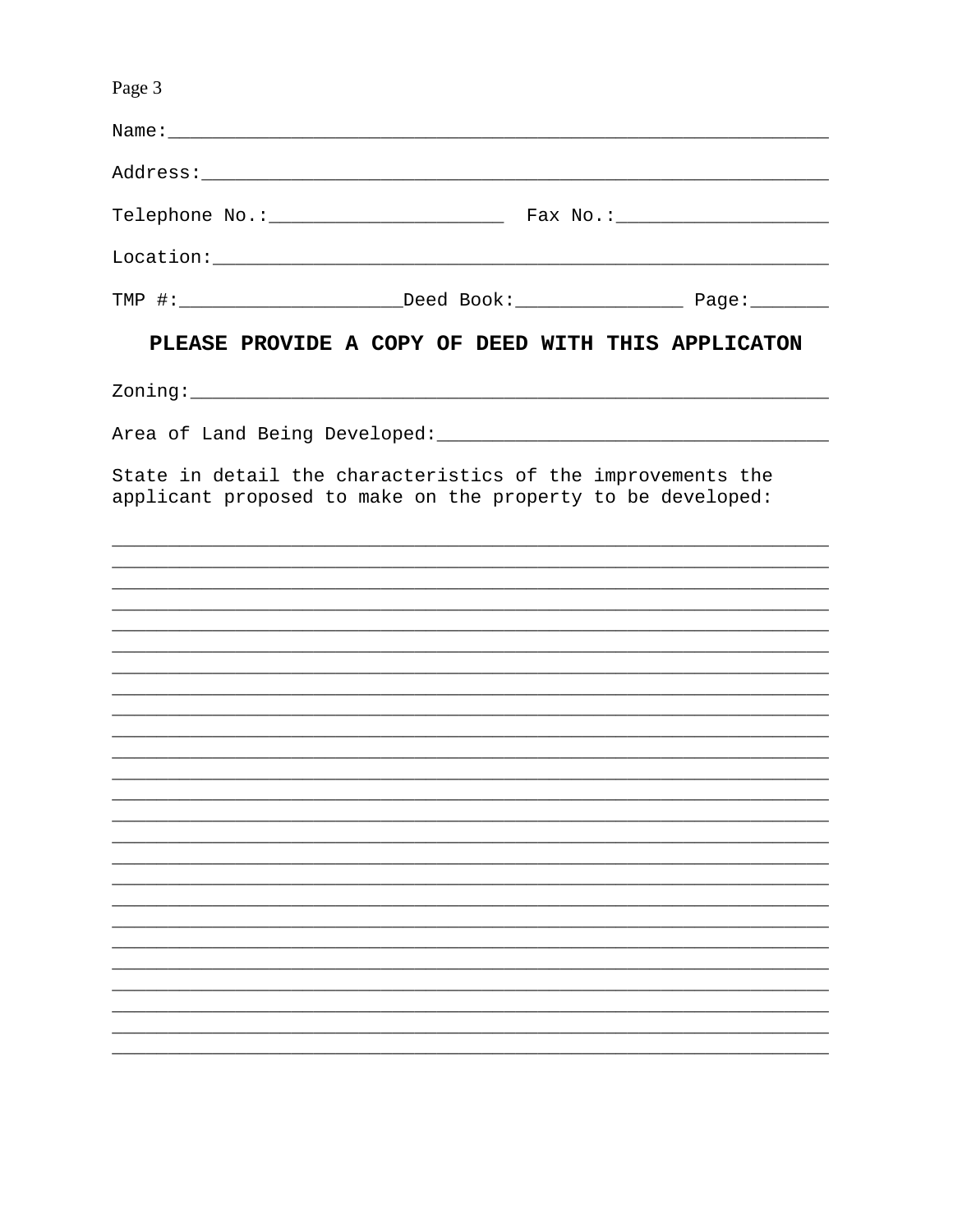Page 4

I hereby certify that I am familiar with submission requirements of the Wrightstown Township Subdivision and Land Development Ordinance and, to the best of my knowledge and belief, the application/plan(s) conform to submission requirements.

I agree to reimburse Wrightstown Township for all expenses incurred by reason of this Application and that such costs may be deducted from the Escrow Account deposited with the Township. In the event that the amount of the escrow falls below thirty-five percent (35%) of the sums required in the fee schedule attached hereto, I agree to replenish the escrow account to the original amount. I agree that the Township shall not be required to conduct further reviews until the escrow has been replenished to the original amount and that the time for action on the application is extended for a period of thirty (30) days after the date the escrow has been replenished.

A 15% administration charge shall be added to all applicable fees and deducted from the portion of the fees paid in advance. Within sixty (60) days of the withdrawal of the plan by the Applicant, or the plans being signed by the Board of Supervisors and recorded, the difference between the sums deposited by the Applicant and the expenses withdrawn from the escrow account shall be returned to the Applicant.

I agree that the Township is entitled to retain such consultants that in the Township's discretion are reasonably necessary for evaluation of the Application. Fees charged by Professional Consultants, including but not limited to Attorneys, Engineers, Geologists, Architects, Land Surveyors, Landscape Architects, Planners, soils, wetlands, and similar consultants, will be deducted from the escrow account established by the Applicant with the Township at the time the project is accepted by the Township.

I agree that official representatives, employees and/or agents of Wrightstown Township and any professional consultants retained by the Township may enter the property for the purposes of inspecting, testing and performing other evaluations that are reasonably required.